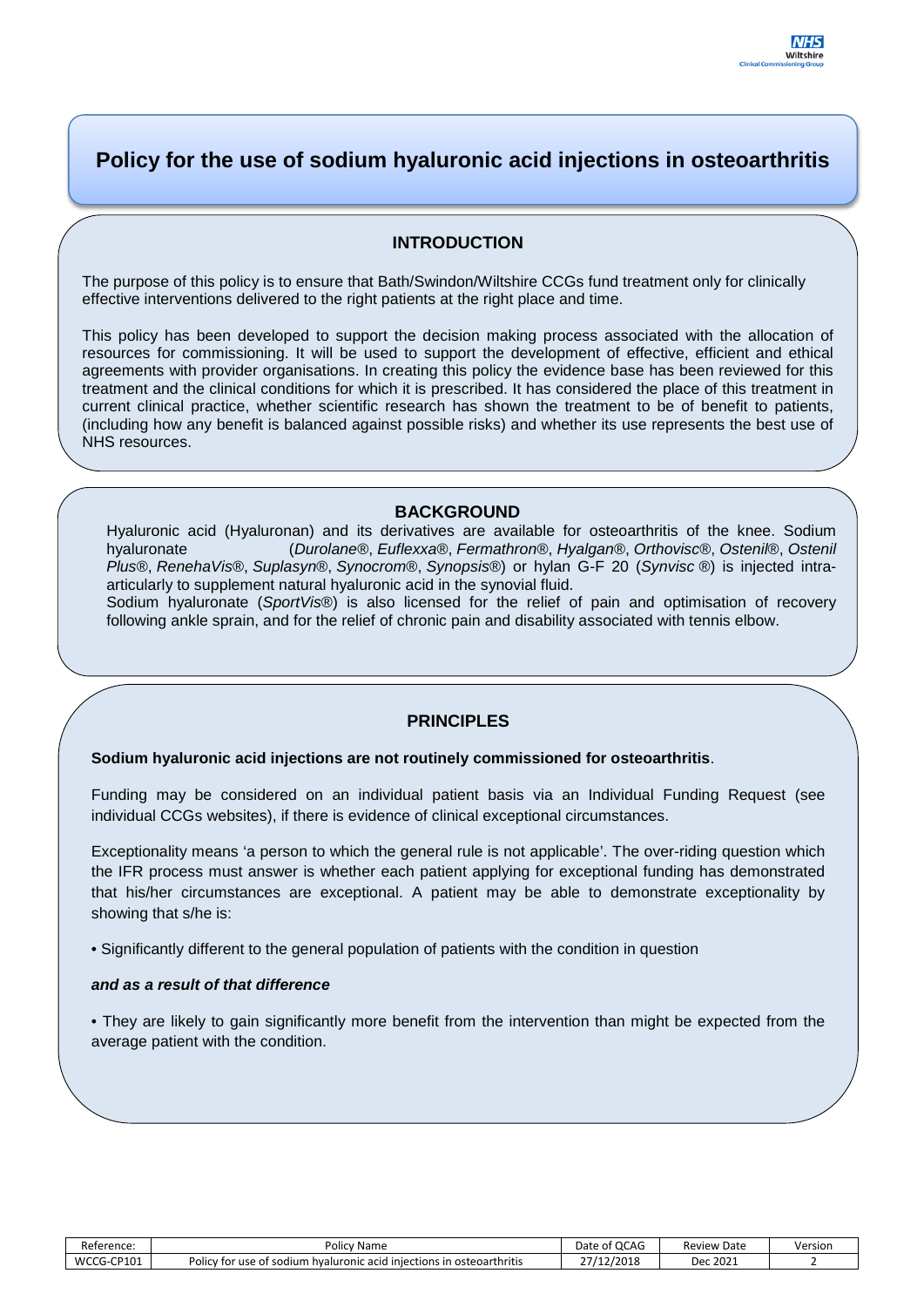### **Clinical Evidence Review: NICE**

NICE Clinical Guideline 177 states 'Do not offer' intra-articular hyaluronan injections for the management of osteoarthritis.

Such injections may reduce pain over 1–6 months, but are associated with a short-term increase in knee inflammation.

When NICE reviewed CG177 in 2017, the committee noted that "a large placebo response to intraarticular treatments may result in this treatment appearing to be more effective."

Their conclusion from the evidence review was that "**Evidence for hyaluronic acid is inconsistent in finding statistically significant effects in osteoarthritis.** In developing the guideline, the guideline committee recommended that hyaluronic acid products should not be used because, **although statistically significant effects were seen, the effects were not considered to be clinically important. Additionally, many studies of preparations licensed in the UK were of low or very low quality."**

The Guidance Development Group (GDG) noted the findings of the evidence review and in particular commented that the quality of the evidence that demonstrated a possible benefit from the use of Hyalgan<sup>®</sup> over placebo in improving pain in people with OA of the knee was of low quality. They therefore felt that it would not be appropriate to name a particular preparation within a recommendation especially when the evidence for this product was of varying quality. They noted also that the increased adverse events profile associated with injections versus placebo.

The GDG decided that the recommendation made in the original OA guideline (CG59) remained valid for the NHS and as such chose not to recommend the use of hyaluronans.

## **NHS Funds**

Clinical Commissioning Groups (CCGs) buy healthcare on behalf of the local population. The money for this comes from a fixed budget. By law, we are required to keep within this budget.

Demand for healthcare is greater than we are able to fund from this fixed budget. This isn't just a problem in BaNES, Swindon & Wiltshire, it is a nationwide issue. Unfortunately, this means that some healthcare which patients might wish to receive and which consultants, doctors and other health professionals might wish to offer cannot be funded. It has always been the situation, ever since the start of the NHS in 1948, that the NHS is not able to fund every treatment.

#### **Assessing what the overall population needs most**

This means we have to prioritise what we spend, so local people have availability to the healthcare treatments which are needed most.

This assessment of need is made across the whole population and wherever possible, on the basis of best evidence about effectiveness. We also aim to do this in a way that is fair, so that different people with equal need have equal opportunity to access services. This approach is not new and it is not only happening in Wiltshire, it is consistent with other NHS organisations who buy healthcare for their local populations.

### **PRIVATE FUNDING**

If patients choose to privately fund a drug or intervention that is not normally funded by BaNES, Swindon & Wiltshire CCG, they will continue to retain their entitlement to all other elements of NHS care available to a local resident.

However, when patients are privately funding an intervention, they are responsible for all the costs associated with that intervention, including any Consultant costs or diagnostics. They are, therefore, unable to receive a mixture of privately funded and NHS funded care within the same appointment or intervention they cannot 'top up' an NHS funded appointment or intervention by paying for an additional intervention to be provided or monitored during the same consultation within the same episode of care. We do not expect NHS providers to offer this intervention privately.

| Reference:                   | Policy<br>' Name                                                                    | Date of OCAG | Review<br><sup>1</sup> Date | Version |
|------------------------------|-------------------------------------------------------------------------------------|--------------|-----------------------------|---------|
| <b>WCCG</b><br>CP101<br>$-1$ | Policy for use<br>I iniections in osteoarthritis<br>e of sodium<br>⊦hvaluronic acid | 27/12/2018   | Dec 2021                    |         |